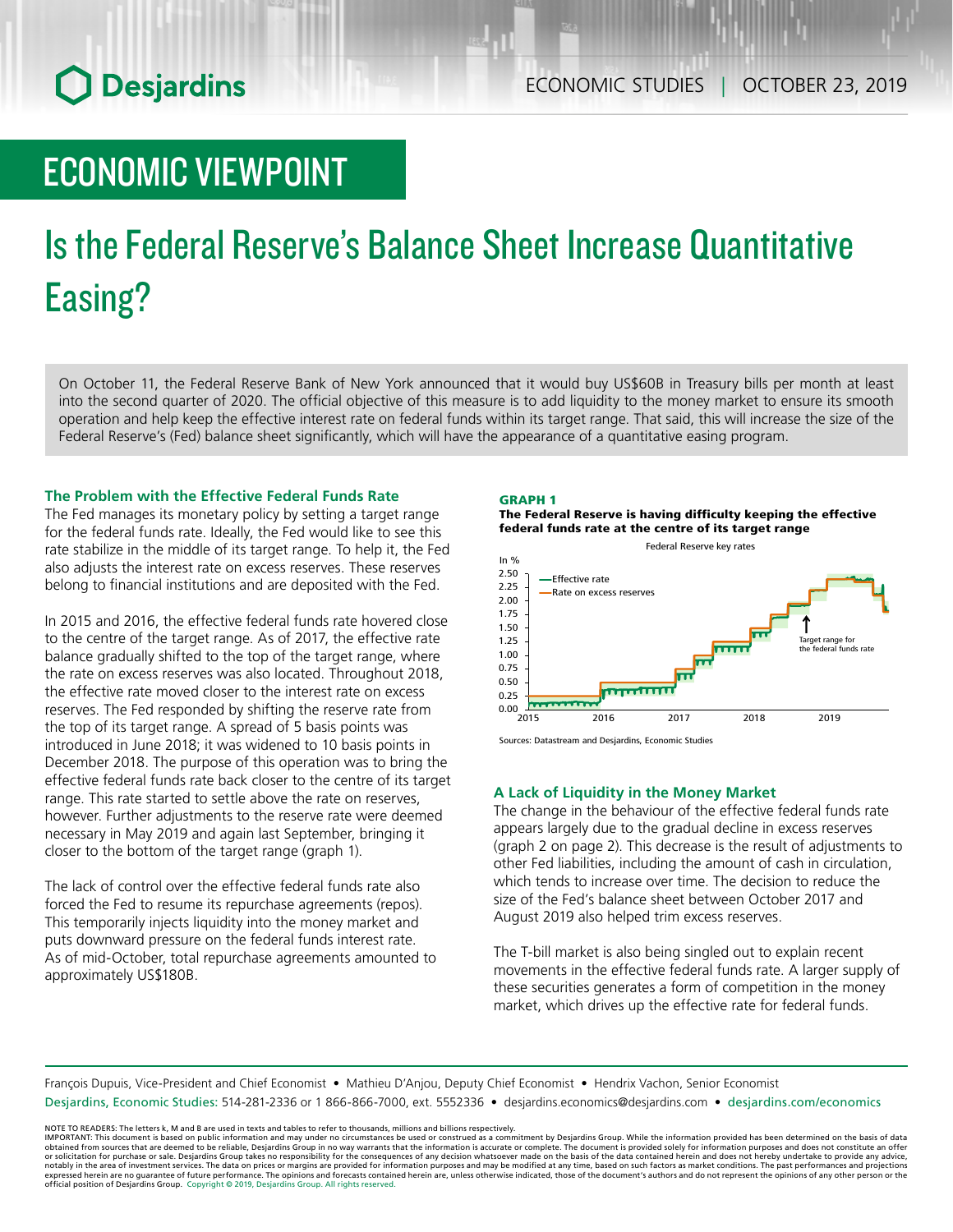### **Desjardins**

#### GRAPH 2





Sources: Federal Reserve, Datastream and Desjardins, Economic Studies

Stricter regulatory constraints likely make this worse as financial institutions are encouraged to maintain higher reserves on their balance sheets, at the expense of trading some of them.

Lastly, the Fed could even be part of the problem for the money market when it stopped holding Treasury bills after the 2008–2009 financial crisis, favouring longer maturities instead. Previously, close to one third of the Fed's assets held were in this form (graph 3).

#### GRAPH 3

T-bills were struck from the Federal Reserve's balance sheet



#### **The Solution in the End: Buying T-bills**

The Fed has already indicated that it wishes to remain in a regime with high excess reserves. It believes that returning to a regime with little or no excess reserve would require frequent and significant intervention in the money market, when that market's characteristics appear to have changed.

To provide a more sustainable solution to the money market liquidity problem, the Fed has opted to buy US\$60B worth of Treasury bills per month. These purchases are expected to extend at least into the second quarter of next year. The total amount of

purchases could range from US\$360B to US\$480B, depending on whether the program stops in early April or late June. It could also be extended.

The Fed's intervention will increase the size of its balance sheet and excess reserves, but it should also help rebalance the supply and demand in the T-bill market. Treasury bills could make up about 10% of the Fed's assets. This would be a smaller proportion than before the 2008–2009 crisis, but still significant considering that the Fed's balance sheet is much larger these days.

#### **How Is This Different from Quantitative Easing?**

In terms of size, the Fed's current asset purchase program could be compared to its second quantitative easing program introduced in November 2010, which totalled US\$600B (graph 4). Assuming that T-bill purchases end in June, the size of the Fed's balance sheet could even move closer to its previous peak.

#### GRAPH 4

The size of the balance sheet could grow almost as much as it did during the second quantitative easing program



continuing T-bill purchases until the end of the second quarter of 2020. Sources: Datastream and Desjardins, Economic Studies

This does not make this a new quantitative easing program, however. The monetary base will certainly grow in size, due to the increase in excess reserves. Based on the quantity theory of money, this could create an increase in the money supply<sup>1</sup> and, by extension, drive up overall price level. Nevertheless, in practice, if financial institutions do not use these new reserves to grant new loans, there will be no impact on the money supply and prices. This should be the case with the Fed's current purchasing program, which makes it difficult to refer to it as a quantitative monetary policy.

<sup>&</sup>lt;sup>1</sup> The monetary base refers to the amount of cash in circulation and deposited in central banks by financial institutions. The money supply is the amount of cash in circulation plus demand deposits and any other type of deposit or asset that can easily be used as a means of payment. There are in fact several estimates of the money supply, depending on whether certain types of deposits or liquid assets are included.